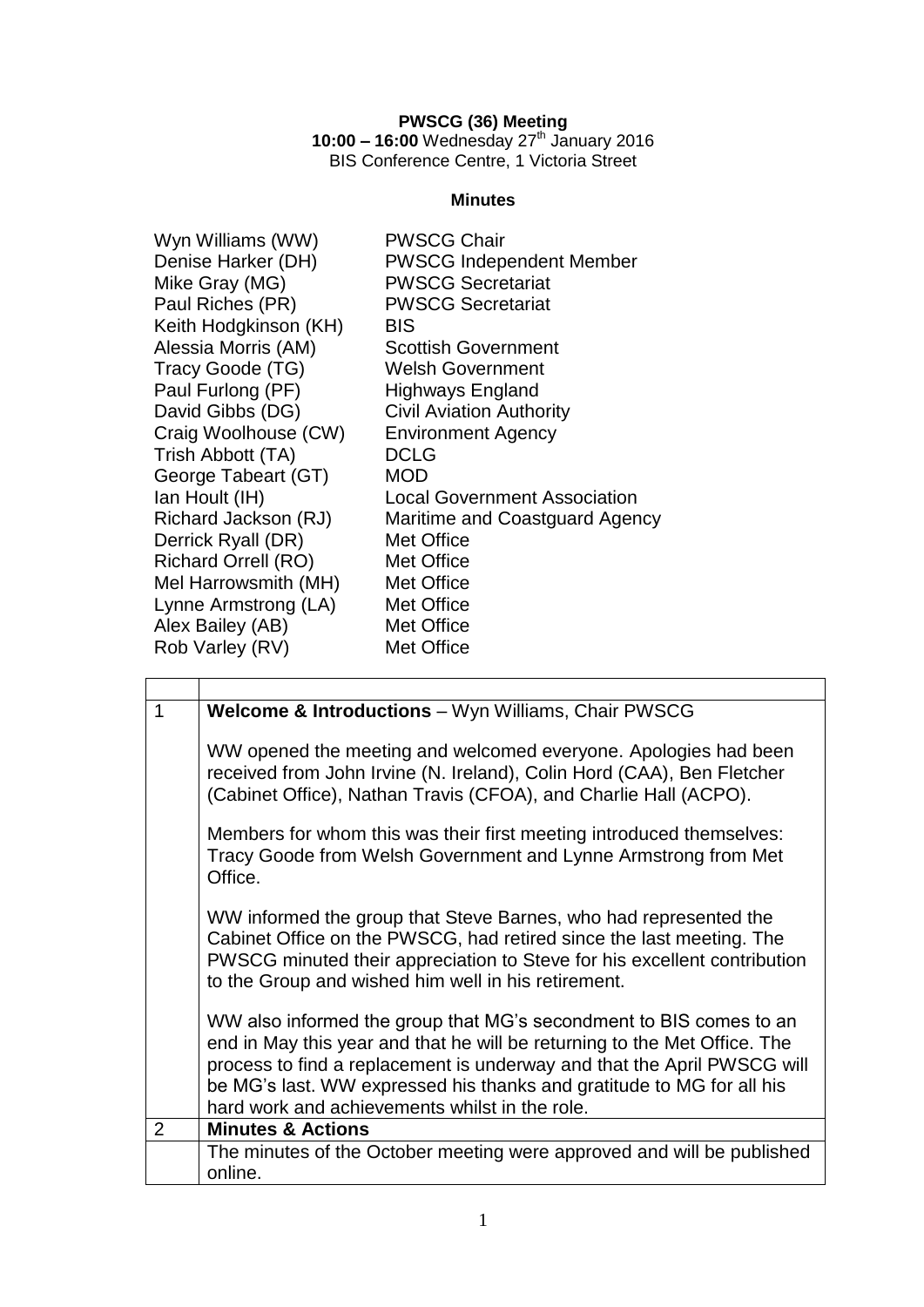|     | PR updated the group on progress against the actions from the last<br>meeting. One action is outstanding: the MCA will follow up with the Met<br>Office regarding the inclusion of the marine forecast within the Public<br>Weather Media Service (PWMS).                                                                                                                                                                                                                                                                                                                                                                                                                                                                                                                                                                                                                                                                                                          |
|-----|--------------------------------------------------------------------------------------------------------------------------------------------------------------------------------------------------------------------------------------------------------------------------------------------------------------------------------------------------------------------------------------------------------------------------------------------------------------------------------------------------------------------------------------------------------------------------------------------------------------------------------------------------------------------------------------------------------------------------------------------------------------------------------------------------------------------------------------------------------------------------------------------------------------------------------------------------------------------|
| 3   | <b>Reports</b>                                                                                                                                                                                                                                                                                                                                                                                                                                                                                                                                                                                                                                                                                                                                                                                                                                                                                                                                                     |
| 3.1 | PWSCG Chair's Update - WW                                                                                                                                                                                                                                                                                                                                                                                                                                                                                                                                                                                                                                                                                                                                                                                                                                                                                                                                          |
|     | WW began his update with a summary of the recent outcome of the<br>spending review process. The PWS is facing a $~10\%$ reduction by the<br>end of this Parliament. A significant amount of preparatory work into how<br>this can be delivered has already been undertaken and an initial proposal<br>was presented to the PWS Assurance Group (PAG) meeting in<br>December. The proposals will be discussed in more detail at this meeting<br>under item 5.1. They will be discussed at the next Interdepartmental Met<br>Office Strategy Group (IMOSG) in February.                                                                                                                                                                                                                                                                                                                                                                                              |
|     | WW informed the group that he and MG had met with the Office of<br>Government Commerce (OGC) about analysis of the benefits from the<br>new High Performance Computer (HPC). The Met Office is<br>commissioning a review into the socio-economic benefits of the new<br>HPC. This Group hasn't been involved to date in this work but will be<br>involved going forward.                                                                                                                                                                                                                                                                                                                                                                                                                                                                                                                                                                                           |
|     | WW invited DH to provide an update to the Group about a recent<br>engagement with a member of the public who had raised concerns<br>around the hazard which ice presents to cyclists. The main concerns are<br>whether the information currently being provided through the PWS around<br>ice is sufficient for other road users aside motorists and how to better<br>communicate the hazard that ice presents to that community. Following a<br>telephone call with DH, RO, PR and the individual in December actions<br>were agreed to prepare new content (in conjunction with other<br>organisations which represent the interests of cyclists) for cyclists to help<br>them make better use of existing PWS outputs. The Group welcomed this<br>engagement, and there was some discussion about the value of sharing<br>gritting service information with the public as a proxy for ice forecasts.<br>DH agreed to report back on progress to the next PWSCG. |
| 4.0 | Performance 2015/16                                                                                                                                                                                                                                                                                                                                                                                                                                                                                                                                                                                                                                                                                                                                                                                                                                                                                                                                                |
| 4.1 | Met Office quarterly summary                                                                                                                                                                                                                                                                                                                                                                                                                                                                                                                                                                                                                                                                                                                                                                                                                                                                                                                                       |
|     | DR noted that at the last meeting, there were a number of serious<br>concerns for the PWS including the Spending Review and the BBC<br>contract. There has been considerable progress on these issues and the<br>position is much more comfortable for the PWS.                                                                                                                                                                                                                                                                                                                                                                                                                                                                                                                                                                                                                                                                                                    |
|     | Weather wise, December had been warm and wet, 4°C above the long-<br>term average and the wettest single month since records began in 1910.<br>Also, 2015 had been the warmest year globally.                                                                                                                                                                                                                                                                                                                                                                                                                                                                                                                                                                                                                                                                                                                                                                      |
|     | On public reach, DR revealed that the results of the Ad hoc surveys                                                                                                                                                                                                                                                                                                                                                                                                                                                                                                                                                                                                                                                                                                                                                                                                                                                                                                |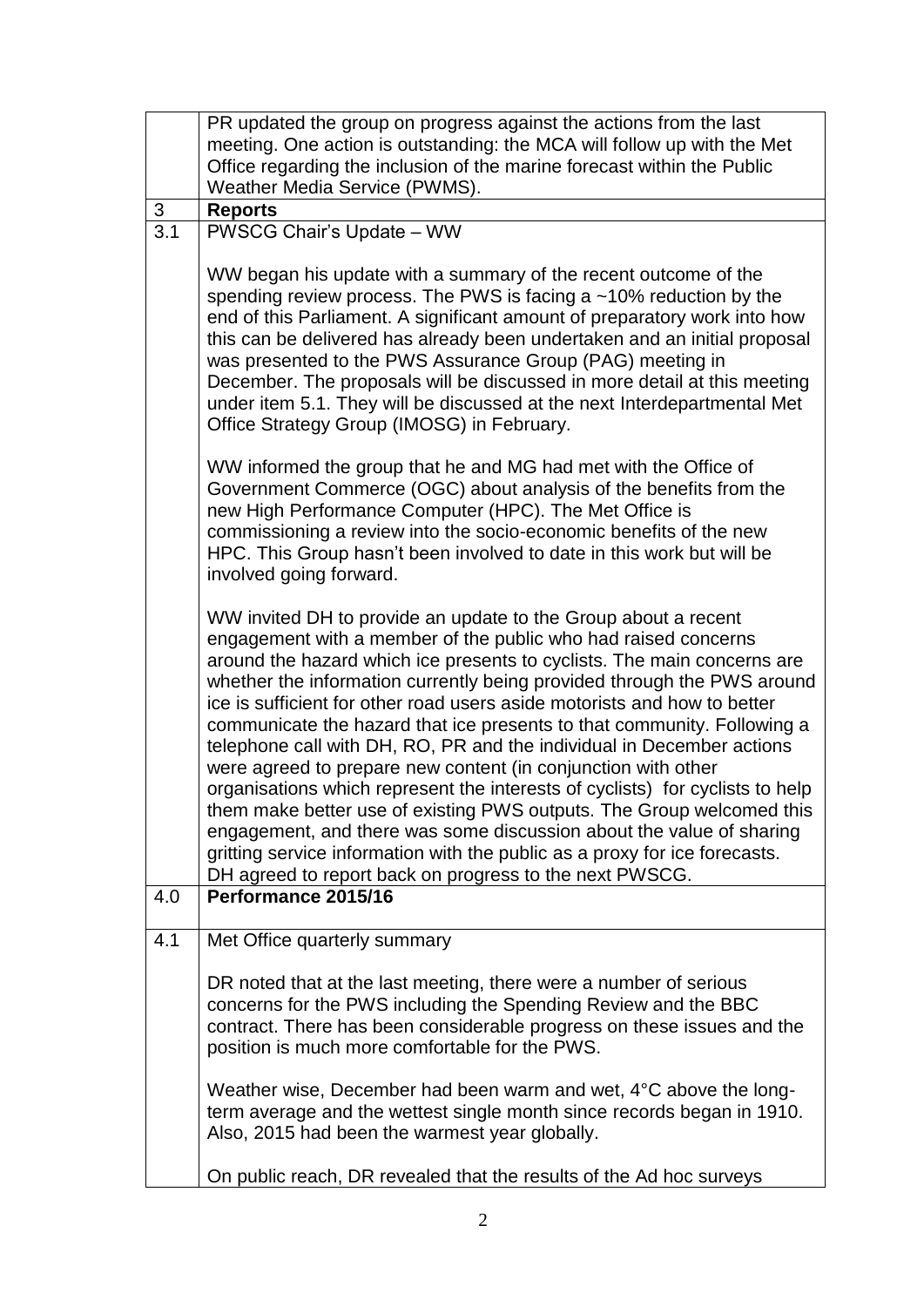|     | showed an increase in respondents saying that they had taken action as<br>a direct result of the warnings issued. The new storm naming initiative will<br>be assessed, including consideration on whether it is having an impact on<br>improving reach and its quality in terms of messages to the general<br>public. It appears to be an effective aid for broadcasters and media in<br>general, including social media allowing them to create a narrative around<br>the weather and thereby increasing awareness of the potential for a<br>significant weather event. The present storm naming convention is based<br>on wind impacts but there may be benefits in exploring whether other<br>triggers could be included as part of the criteria for when a storm can be<br>named. This is particularly relevant given the intense and heavy rainfall<br>events that occurred in various parts of the UK in December and January. |
|-----|--------------------------------------------------------------------------------------------------------------------------------------------------------------------------------------------------------------------------------------------------------------------------------------------------------------------------------------------------------------------------------------------------------------------------------------------------------------------------------------------------------------------------------------------------------------------------------------------------------------------------------------------------------------------------------------------------------------------------------------------------------------------------------------------------------------------------------------------------------------------------------------------------------------------------------------|
|     | DR updated the group on the performance against the metrics used for<br>measuring performance of the PWS. Only one metric is likely to be<br>missed resulting from a temporary decline in the verification for cloudless<br>skies. This is due to an artefact of the methodology used within the post-<br>processing scheme rather than any underpinning forecast model<br>performance, and plans are in place to make improvements to how the<br>post processing activity generates the corresponding weather symbol.                                                                                                                                                                                                                                                                                                                                                                                                               |
|     | Milestones achieved included the delivery of 7 day forecasts across all<br>channels; the successful launch of the new Met Office mobile app as part<br>of a phased rollout, with additional updates to current version scheduled;<br>and the migration of most services onto Hazard Manager 2. The<br>outstanding services will be migrated by 31 March 16. Two new advisors<br>have been appointed covering Northern Ireland and South West England.                                                                                                                                                                                                                                                                                                                                                                                                                                                                                |
| 4.2 | Secretariat report on Met Office performance - MG<br>MG reported back on the subjective verification for weather warnings<br>issued since the last meeting. There were a number of significant events<br>witnessed in the stormy December period with 91% of the warnings being<br>assessed as providing good or excellent guidance.                                                                                                                                                                                                                                                                                                                                                                                                                                                                                                                                                                                                 |
| 4.3 | NSWWS - update on recent weather activity and warnings issued - MH<br>MH updated the group on the recent severe weather, especially flooding,<br>associated with storms Desmond, Eva and Frank during December. The<br>current El Nino event was one of the global drivers suggesting a stormy<br>late autumn and early winter, and this informed the seasonal outlook of a<br>mild, wet and potentially stormy winter with an elevated risk of a cold end<br>to the winter. Individual events were forecast well, with warnings issued<br>in good time, and model rainfall totals in line with those observed. There<br>had been positive feedback from responders on the warnings, and the<br>warnings were well heeded by the public too, with action being taken.                                                                                                                                                                |
|     | There was considerable discussion amongst the PWSCG of these<br>events. Issues raised included the high level of political interest in these<br>events, the importance in communicating uncertainty to responders so                                                                                                                                                                                                                                                                                                                                                                                                                                                                                                                                                                                                                                                                                                                 |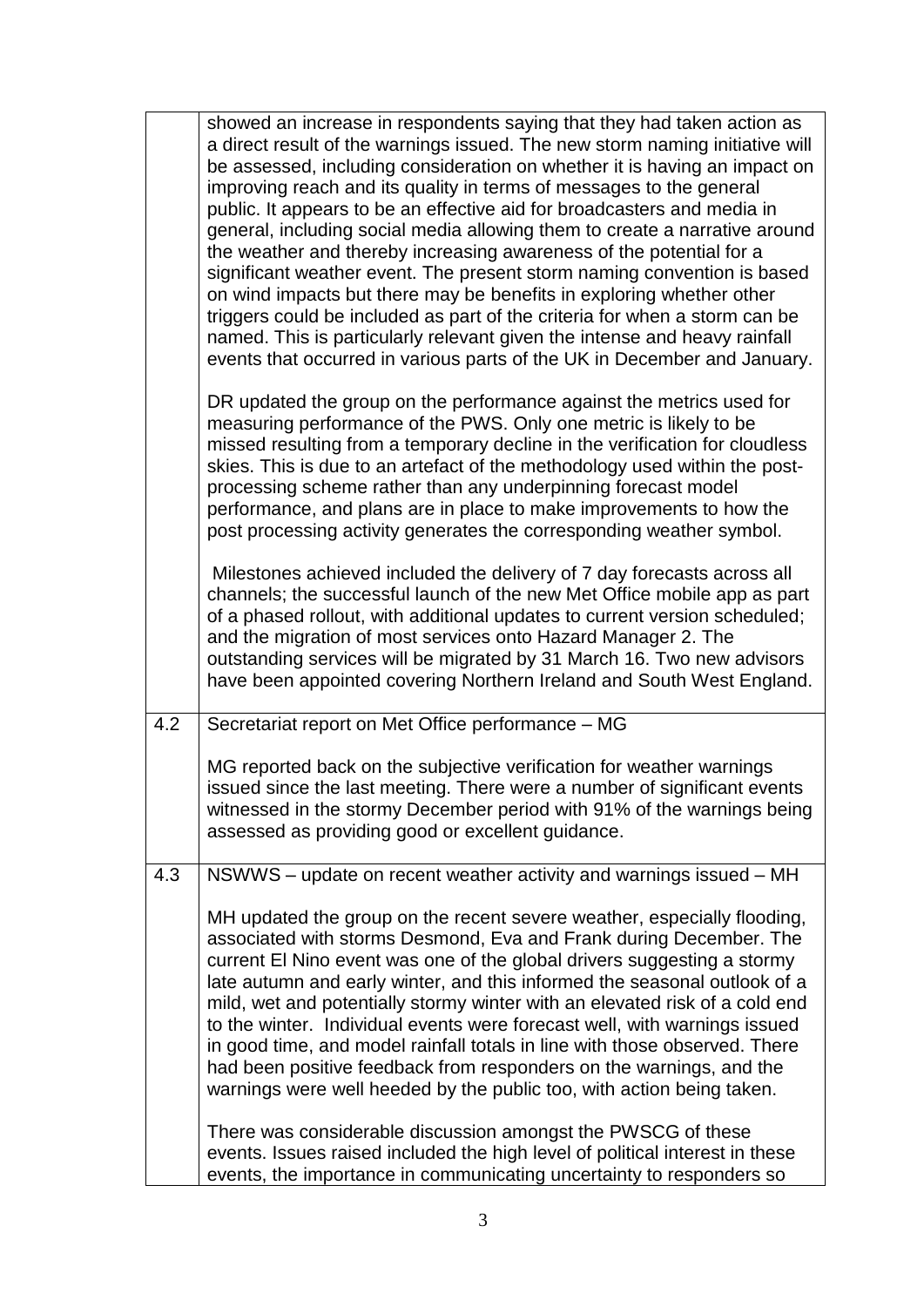|     | they can be prepared for a shift in the expected location of the severest<br>weather, and the close working relationship between the Met Office and<br>Environment Agency and Scottish Environment Protection Agency in<br>determining the impacts of these events and hence the warning level.                                                                                                                                                                                                                                                                                                                                          |
|-----|------------------------------------------------------------------------------------------------------------------------------------------------------------------------------------------------------------------------------------------------------------------------------------------------------------------------------------------------------------------------------------------------------------------------------------------------------------------------------------------------------------------------------------------------------------------------------------------------------------------------------------------|
| 4.4 | <b>Update on Milestones</b>                                                                                                                                                                                                                                                                                                                                                                                                                                                                                                                                                                                                              |
|     | MS9 (Forecast Accuracy) - RO                                                                                                                                                                                                                                                                                                                                                                                                                                                                                                                                                                                                             |
|     | RO provided the group with an overview of accuracy for the newly<br>introduced 7 day forecasts. For temperature and wind the 7 day forecast<br>was verifying well at high levels, and long term performance is increasing.                                                                                                                                                                                                                                                                                                                                                                                                               |
|     | Work looking at the verification of high and low temperatures is ongoing,<br>but initial results suggest that annual differences in the number of hot and<br>cold days obscure the longer term trend, suggesting that careful<br>consideration needs to be given to the period of analysis. CW was keen<br>to see verification of extreme rainfall events introduced. MG reminded the<br>Group that this piece of work was looking at measuring the PWS public<br>forecast outputs, which doesn't include rain totals, but verifying extreme<br>rainfall totals could be considered for measuring the outputs of the<br>computer models. |
|     | RO presented a new proposal for verifying the accuracy of the weather<br>symbol which differentiates between different types of events. For<br>example, a forecast for sunshine when heavy rain was observed would<br>score worse than a forecast for sunshine when broken cloud was<br>observed. IH felt that a "miss" was a "miss" and it didn't matter how close<br>or not it was.                                                                                                                                                                                                                                                    |
|     | RO set out the recommendations under MS9 for measuring forecast<br>accuracy from 2016/17 onwards. These were:<br>maintaining long term records where there is public interest.<br>include the measure of day 7 from the forecast in assessments.<br>PPM7 (forecast accuracy) to focus on public forecasts with<br>۰<br>National Capability indicators for measuring the performance of<br>underpinning science.<br>assess the weather symbol more comprehensively; and<br>develop a better understanding of the requirements of the<br>$\sim$<br>threshold based schemes.                                                                |
|     | Action: RO to prepare a paper setting out the proposals for a way forward<br>on the forecast accuracy milestone for the Group to consider ex-<br>committee.                                                                                                                                                                                                                                                                                                                                                                                                                                                                              |
|     | MS7b (Hazard Manager Strategy) - MH                                                                                                                                                                                                                                                                                                                                                                                                                                                                                                                                                                                                      |
|     | MH briefed the Group on an initial proposal for the strategy for Hazard<br>Manager. The original objective of Hazard Manager was that it would                                                                                                                                                                                                                                                                                                                                                                                                                                                                                           |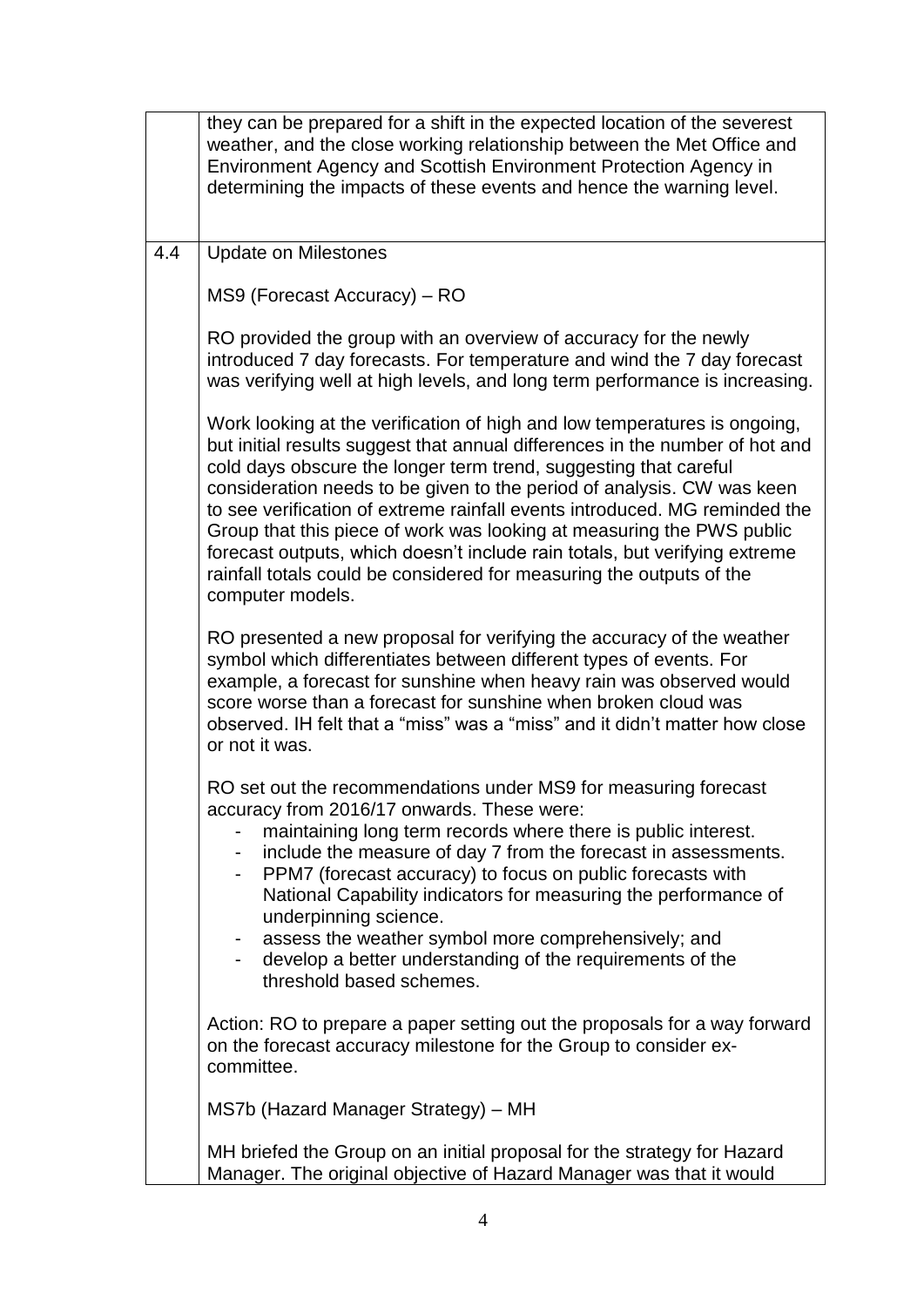|     | provide a one stop shop for weather related decision making material for<br>all category 1 and 2 responders. As resilience has evolved to include<br>some voluntary sectors, it seemed to make sense to grant some voluntary<br>organisations access to Hazard Manager. Expanding access to Hazard<br>Manager is possible as access rights can be granted on a section by<br>section basis on the site. This may offer the potential to include<br>information on extreme heat or cold or CHEMET for example. In addition,<br>more products outside the PWS would be brought onto Hazard Manager,<br>including other natural hazards such as air quality (which is already in the<br>public domain) and the 3 Month Outlook.                                                                                                                                                                                                                                                                                           |
|-----|------------------------------------------------------------------------------------------------------------------------------------------------------------------------------------------------------------------------------------------------------------------------------------------------------------------------------------------------------------------------------------------------------------------------------------------------------------------------------------------------------------------------------------------------------------------------------------------------------------------------------------------------------------------------------------------------------------------------------------------------------------------------------------------------------------------------------------------------------------------------------------------------------------------------------------------------------------------------------------------------------------------------|
|     | A question was raised about the links between Hazard Manager and<br>other services such as Resilience Direct which are widely used within the<br>responder community. Resilience Direct doesn't have the ability to<br>animate the wide ranging meteorological data with minimal latency, but<br>the strategy would aim to bridge the gap between Hazard Manager and<br>Resilience Direct. One idea was whether there could be better<br>signposting or a link established between the two portals. There are also<br>other considerations to bear in mind such as the use of resilience direct is<br>much more widespread within England but less so in Scotland.                                                                                                                                                                                                                                                                                                                                                     |
|     | WW invited the group to feed in any comments they have on the Hazard<br>Manager Strategy to MH by the end of February.                                                                                                                                                                                                                                                                                                                                                                                                                                                                                                                                                                                                                                                                                                                                                                                                                                                                                                 |
|     | MS3a (Launch of new App) – RO                                                                                                                                                                                                                                                                                                                                                                                                                                                                                                                                                                                                                                                                                                                                                                                                                                                                                                                                                                                          |
|     | RO briefed the PWSCG on the release of the new App. The PWSCG<br>agreed that Milestone 3a had been met, and looked forward to the next<br>release of the App with additional functionality, including maps.                                                                                                                                                                                                                                                                                                                                                                                                                                                                                                                                                                                                                                                                                                                                                                                                            |
| 4.5 | Seasonal Forecast Consultation - MG                                                                                                                                                                                                                                                                                                                                                                                                                                                                                                                                                                                                                                                                                                                                                                                                                                                                                                                                                                                    |
|     | MG reported back on his consultation exercise undertaken to test the<br>usefulness and uptake of the seasonal forecast output. Although use of<br>the 3 Month Outlook was poor, there was now real skill possible for winter<br>forecasts, and responders have stated that a winter forecast would be of<br>some use. Hence the consultation recommended:<br>the PWSCG should continue sponsoring the Met Office research<br>into the production of seasonal forecasts in the next customer<br>supplier agreement.<br>PWSCG to ask the Met Office to develop a PWS sponsored winter<br>seasonal forecast aimed at responders.<br>PWSCG to regularly review progress in Met Office seasonal<br>forecasting.<br>The Group was content with the three recommendations and it was<br>suggested that the seasonal forecast could feature as part of the Cabinet<br>Office Gateway Bulletin. The Met Office will take on board the feedback<br>and consider how to promote this forecast amongst the responder<br>community. |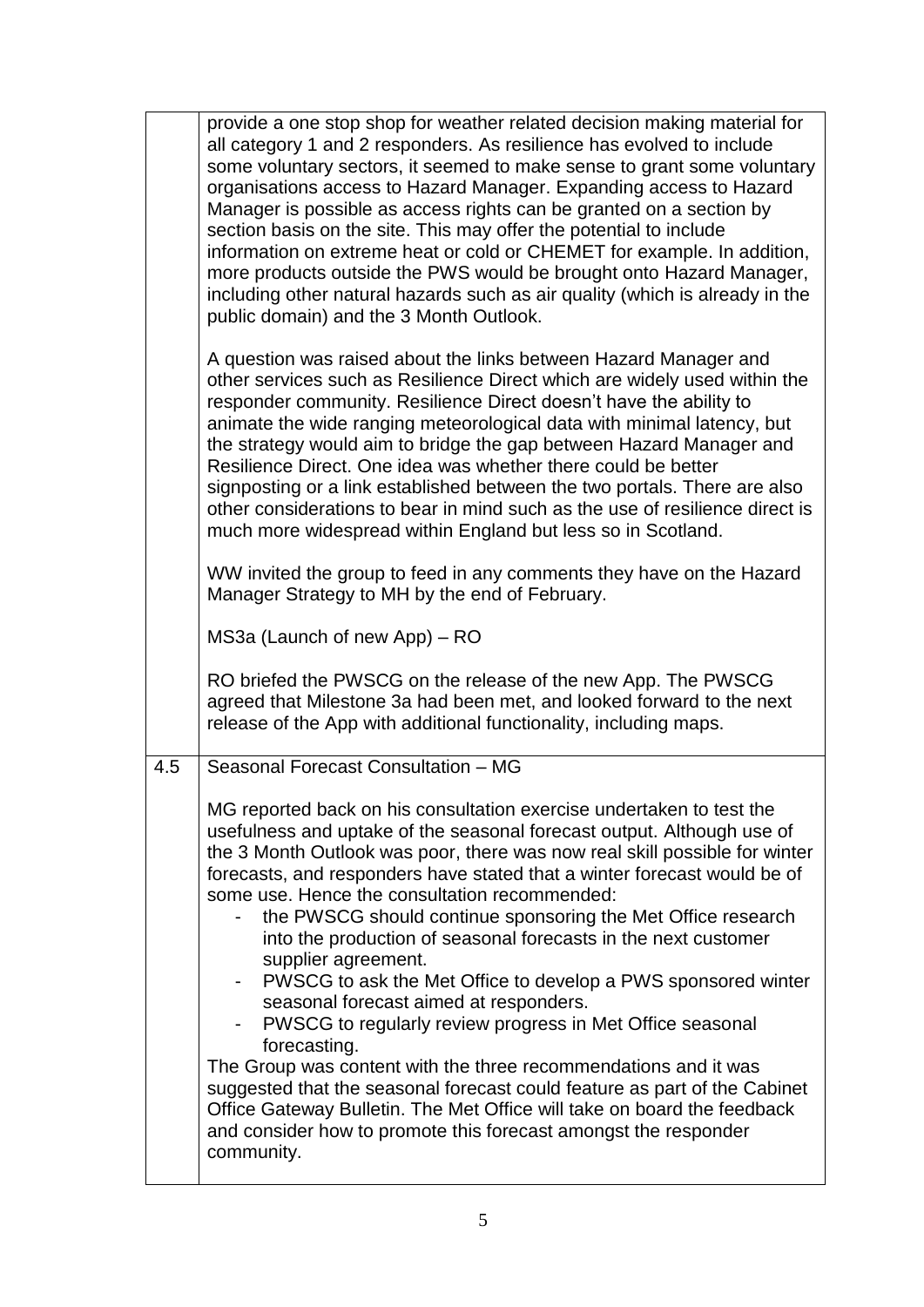|         | Action: Met Office to take a view of the practicalities of disseminating the<br>seasonal forecast to responders via the CO Gateway Bulletin.                                                                                                                                                                                                                                                                                                                                                                                                                                                                                                                                                                                                                                                                                                                                                                                              |
|---------|-------------------------------------------------------------------------------------------------------------------------------------------------------------------------------------------------------------------------------------------------------------------------------------------------------------------------------------------------------------------------------------------------------------------------------------------------------------------------------------------------------------------------------------------------------------------------------------------------------------------------------------------------------------------------------------------------------------------------------------------------------------------------------------------------------------------------------------------------------------------------------------------------------------------------------------------|
| 4.6     | <b>Public Perception Survey</b>                                                                                                                                                                                                                                                                                                                                                                                                                                                                                                                                                                                                                                                                                                                                                                                                                                                                                                           |
|         | LA presented to the group a summary of the findings from the latest<br>public perception survey. The key measures of perception of usefulness<br>and accuracy of forecasts remained at the high levels of 87% and 77%<br>respectively. Although people were using weather forecasts less often,<br>more people were taking action as a result of them. TV remained the<br>dominant channel, but digital was continuing the increase seen in recent<br>years. The report highlighted that accuracy was still an area that the<br>public felt could be improved. This was a crucial consideration as the<br>public's perception of accuracy can differ from the objective measures of<br>forecast accuracy.                                                                                                                                                                                                                                 |
|         | Q&A Session with Met Office Chief Executive                                                                                                                                                                                                                                                                                                                                                                                                                                                                                                                                                                                                                                                                                                                                                                                                                                                                                               |
|         | WW welcomed RV to the meeting, and invited him to take part in a short<br>discussion with the PWSCG members. Issues raised included the<br>importance of the proposed Met Office Transformation and Efficiency<br>programme in enabling the PWS to meet the savings required of it from<br>the Spending Review, and how the Met Office was planning to maintain<br>its reach. The PWSCG thanked RV for making the time available to<br>address the meeting.                                                                                                                                                                                                                                                                                                                                                                                                                                                                               |
| $5.0\,$ | Forward look 2016/17                                                                                                                                                                                                                                                                                                                                                                                                                                                                                                                                                                                                                                                                                                                                                                                                                                                                                                                      |
| 5.1     | Outcome of Spending Review & Report of PAG - MG                                                                                                                                                                                                                                                                                                                                                                                                                                                                                                                                                                                                                                                                                                                                                                                                                                                                                           |
|         | MG provided the group with a summary of the SR outcome and what this<br>means for the PWS over the course of this Parliament. The overall saving<br>that must be delivered is 9.8% off the inflated baseline by 2019/20.<br>Proposals about how this reduction could be achieved with the minimum<br>impact to the PWS were presented at the PAG meeting in December. The<br>PAG debated the merits of where savings could be realised and worked<br>through priorities to come to a practical and realistic solution. The<br>conclusions of the PAG were shared with the meeting and the report of<br>the PAG is included in the Annex to these minutes. The PWSCG<br>concurred with the conclusions of the PAG and requested the PAG to<br>monitor the implementation of the Met Office Transformation and<br>Efficiency programme to ensure that it would help deliver the required<br>savings avoiding overt harm to the PWS outputs. |
| 5.2     | Draft plans for 2016-17 and beyond                                                                                                                                                                                                                                                                                                                                                                                                                                                                                                                                                                                                                                                                                                                                                                                                                                                                                                        |
|         | DR provided a summary of the priorities for the PWS for the period<br>2016/17-19/20 and how these will shape the development of the next<br>CSA. Improving forecast accuracy and extending reach would be the two<br>main priorities for the next four years. The six themes of Warnings,<br>Public, Civil Contingencies, Data, International and National Capability                                                                                                                                                                                                                                                                                                                                                                                                                                                                                                                                                                     |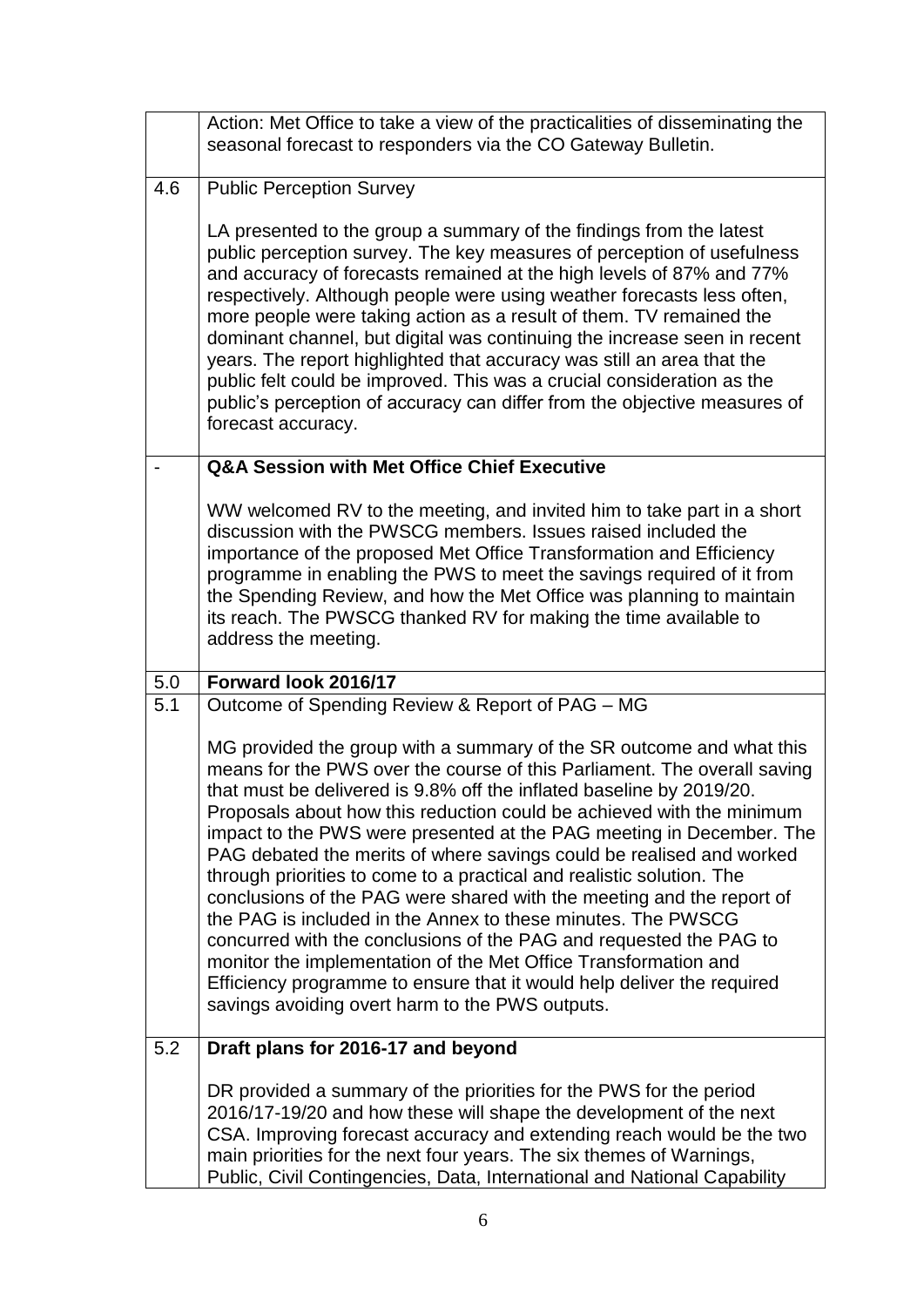|     | would continue, although Transformation may be added as a theme to<br>give appropriate emphasis to the importance of delivering the Spending<br>Review settlement and improved IT to manage increasing data volumes.<br>DR outlined the proposed areas of work under the themes, which would<br>include improving the NSWWS in line with the recommendations of the<br>responder workshops, a focus on the development of 'nowcasting' to<br>make sure that the short range detail is as good as it can be and<br>communicated effectively. There will be work to look at maximising reach<br>and engagement with an increased focus on digital and of associated<br>content. |
|-----|-------------------------------------------------------------------------------------------------------------------------------------------------------------------------------------------------------------------------------------------------------------------------------------------------------------------------------------------------------------------------------------------------------------------------------------------------------------------------------------------------------------------------------------------------------------------------------------------------------------------------------------------------------------------------------|
| 5.3 | <b>National Capability and Transformation</b>                                                                                                                                                                                                                                                                                                                                                                                                                                                                                                                                                                                                                                 |
|     | AB outlined the plans around the transformation and efficiency<br>programme that Met Office will be taking forward in the coming years.<br>This will be an organisation wide initiative with a focus on tackling a<br>legacy of a complex IT infrastructure to reduce costs and make sure the<br>organisation is on a solid footing to exploit its science, technology, data,<br>information and expertise. This cross organisational programme of work<br>will be overseen by the Interdepartmental Met Office Steering Group<br>(IMOSG).                                                                                                                                    |
|     | WW spoke of the importance about ensuring that the plans stay on track<br>and meet the obligations required to meet the CSR outcome. DH<br>suggested that an outline plan should be seen at the next PAG meeting<br>around the observation changes.                                                                                                                                                                                                                                                                                                                                                                                                                           |
|     | Action: Met Office to present fuller details of the Transformation and<br>Efficiency programme to the March meeting of the PAG.                                                                                                                                                                                                                                                                                                                                                                                                                                                                                                                                               |
|     | <b>BBC and Reach update</b>                                                                                                                                                                                                                                                                                                                                                                                                                                                                                                                                                                                                                                                   |
|     | DR provided an update on the dialogue that continues between the Met<br>Office and BBC around the NSWWS. Conversations have been taking<br>place fortnightly and the issue of resilience remains a key theme.                                                                                                                                                                                                                                                                                                                                                                                                                                                                 |
|     | In general, the focus on 'reach' remains an important element to keep<br>under review as it underpins the accessibility of PWS outputs to the user<br>community. The importance of reach can be viewed in terms of quantity,<br>quality, influence, intervention and value. The Met Office is aware of the<br>fact that PWS outputs are reaching individuals through more diverse<br>channels with the emphasis shifting to digital platforms. The launch of the<br>new App is one example of how this shift is being catered for.                                                                                                                                            |
| 6.0 | Terms of Reference for the PWSCG                                                                                                                                                                                                                                                                                                                                                                                                                                                                                                                                                                                                                                              |
|     | The group were content with the final version of the Terms of Reference<br>and these come into effect from this point forward.                                                                                                                                                                                                                                                                                                                                                                                                                                                                                                                                                |
| 7.0 | Dates for future meetings                                                                                                                                                                                                                                                                                                                                                                                                                                                                                                                                                                                                                                                     |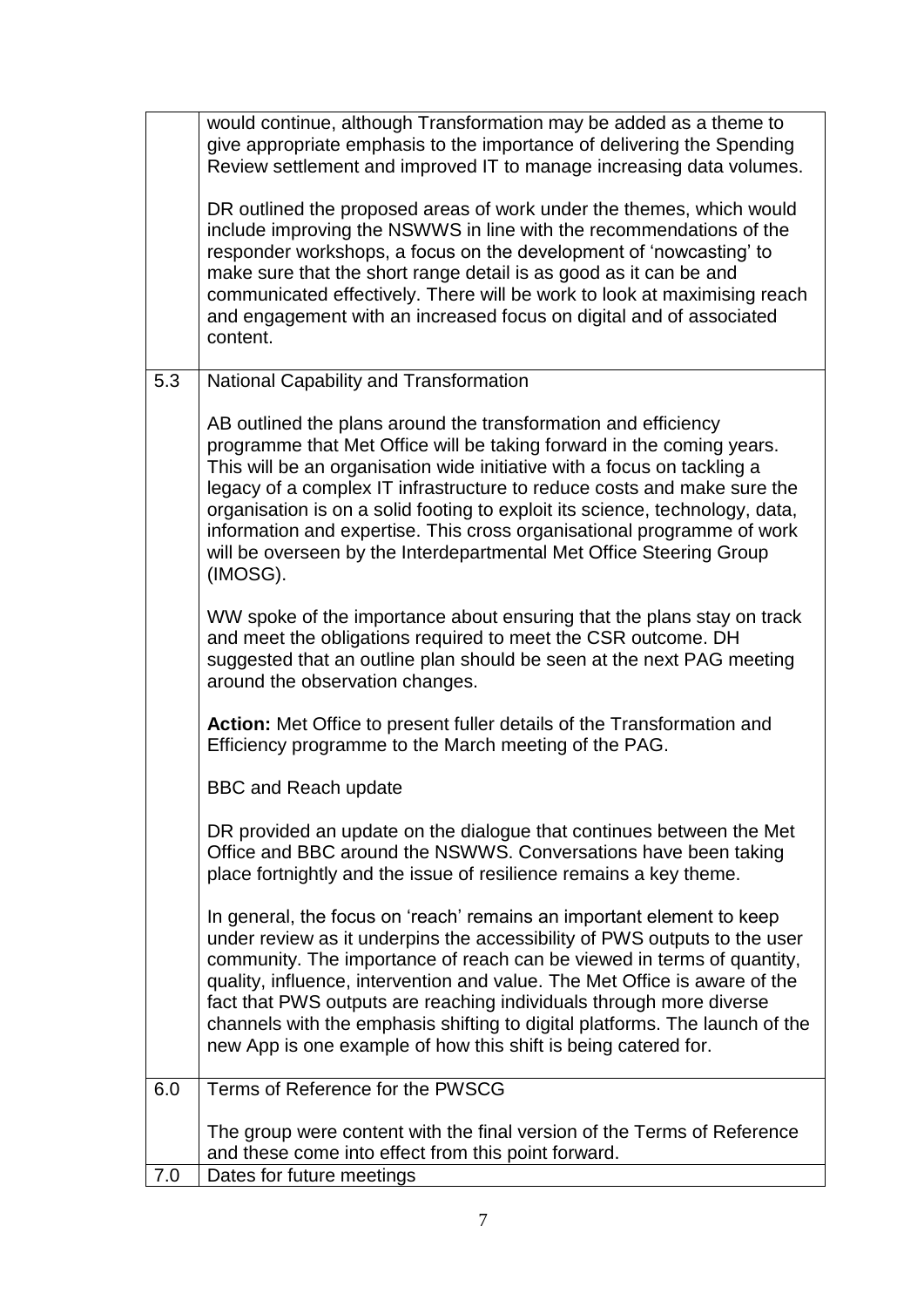|     | A proposal was put forward to move to holding three PWSCG meetings<br>per year from 2016/17 which was supported by WW and the group.                                    |
|-----|-------------------------------------------------------------------------------------------------------------------------------------------------------------------------|
|     | Provisional dates suggested were:                                                                                                                                       |
|     | $\bullet$ 28 <sup>th</sup> September 2016<br>$\bullet$ 25 <sup>th</sup> January 2017<br>$\bullet$ 26 <sup>th</sup> April 2017                                           |
|     | Action: Secretariat to check whether these dates clash with any major<br>planned events and then circulate the calendar appointment to attendees.                       |
| 8.0 | <b>AOB</b>                                                                                                                                                              |
|     | RJ informed the PWSCG that this would be his last meeting as the MCA<br>representative. WW thanked RJ for his contributions to the work of the<br>PWSCG over the years. |
|     | <b>CLOSE</b>                                                                                                                                                            |
|     |                                                                                                                                                                         |

## **Future PWSCG Meeting dates and locations:**

#### **PWSCG Northern Ireland, Belfast, Spring 2016 PWSCG 37th Meeting, BIS, 27th April 2016**

#### **Proposed PWSCG meetings for 2016/17 (to be confirmed)**

- $\bullet$  28<sup>th</sup> September 2016
- $\bullet$  25<sup>th</sup> January 2017
- $\bullet$  26<sup>th</sup> April 2017